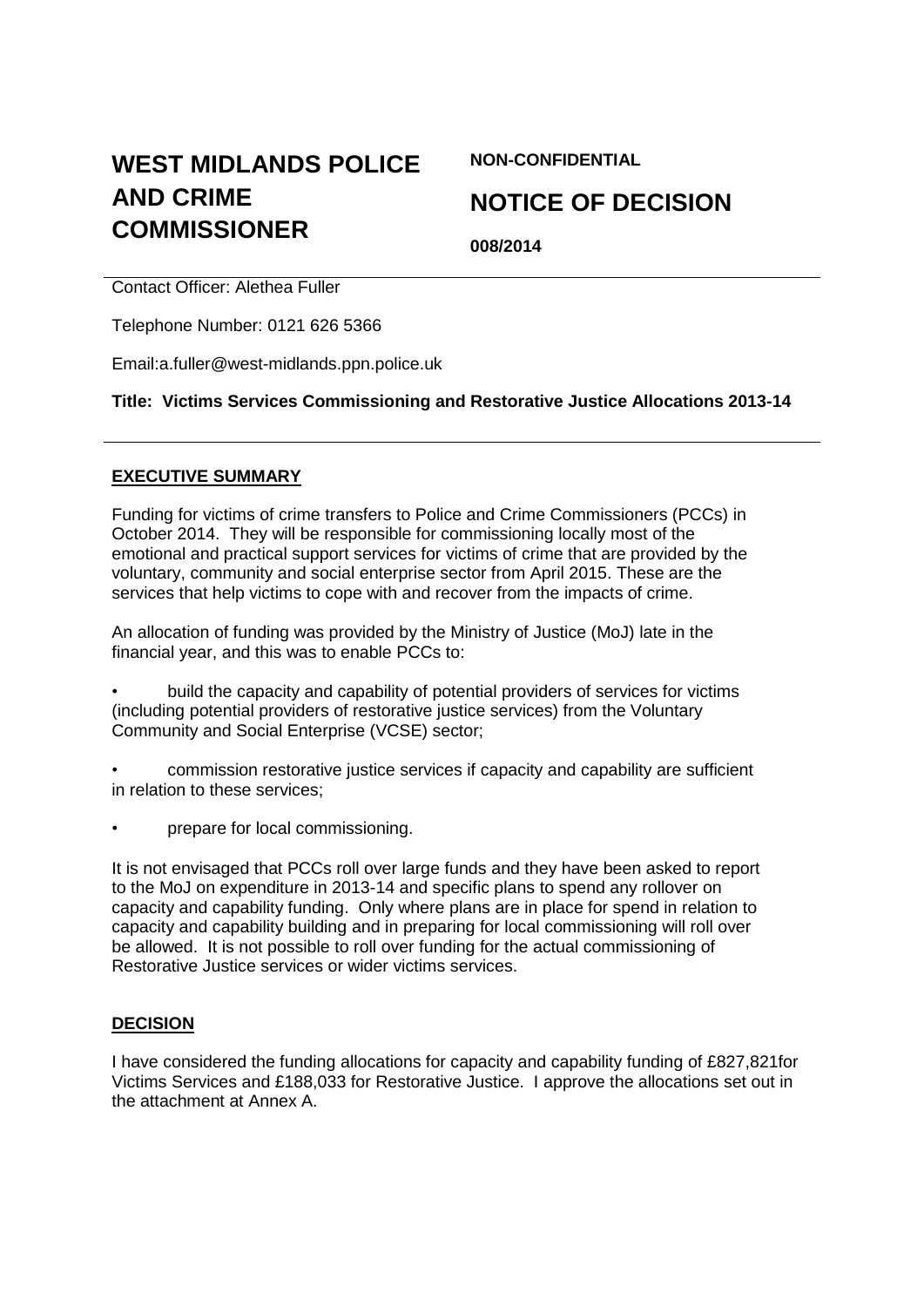### **West Midlands Police and Crime Commissioner**

I confirm that I do not have any disclosable pecuniary interests in this decision and take the decision in compliance with the Code of Conduct for the West Midlands Office for Policing and Crime. Any interests are indicated below.

Signature………Bob Jones………………………………………….

Date……………24 March 2014…………………………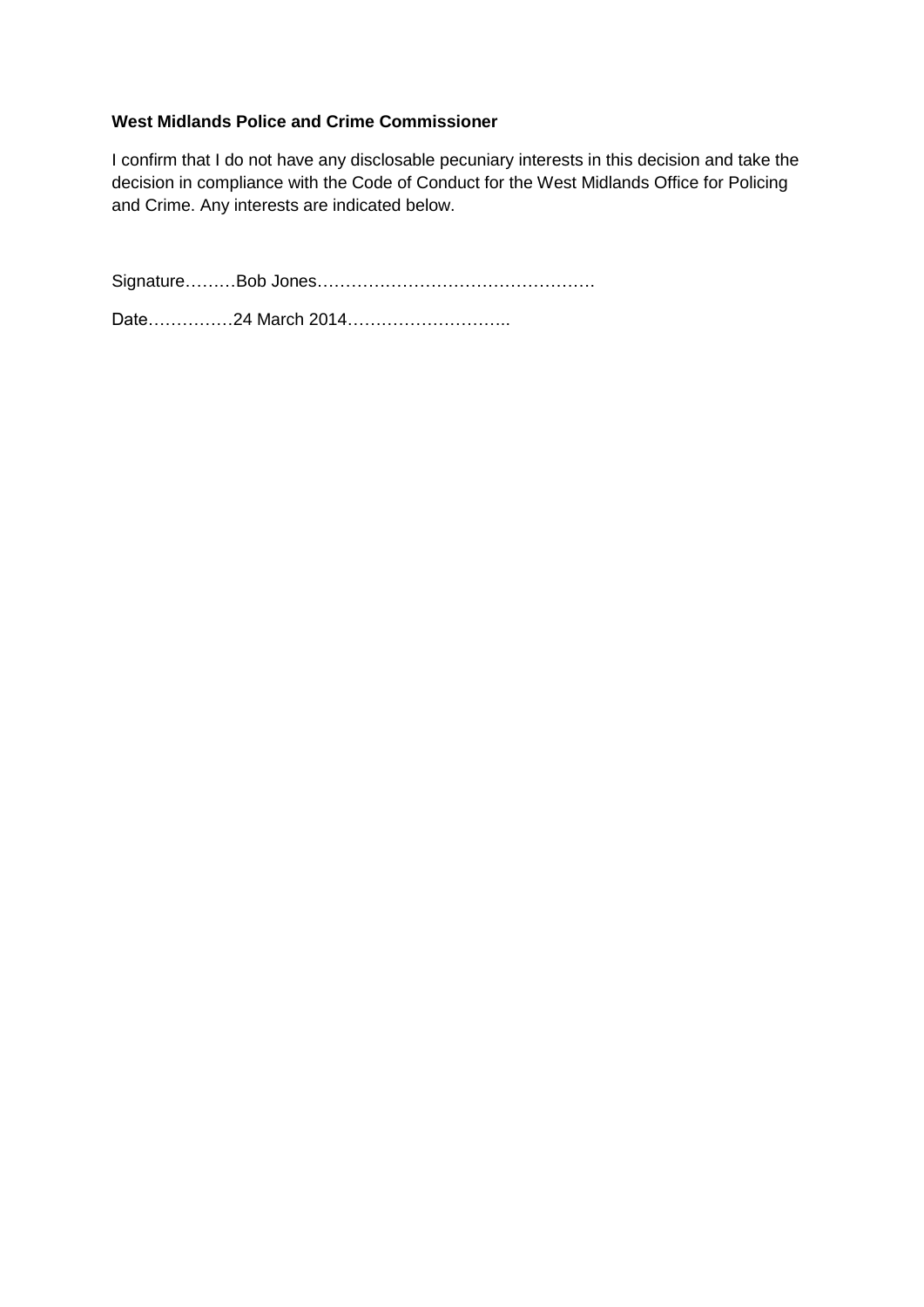## **NON - CONFIDENTIAL FACTS AND ADVICE TO THE POLICE AND CRIME COMMISSIONER**

### **INTRODUCTION AND BACKGROUND**

- 1. In November 2013, the Ministry of Justice (MoJ) issued a grant agreement to Police and Crime Commissioners (PCCs) through the Association of Police and Crime Commissioners relating to local commissioning of victims' support services (including Restorative Justice services).
- 2. The MoJ has provided £20.8m to PCCs in 2013-14. This is one-off funding provided to enable PCCs to:
	- Build the capacity and capability of potential providers of services for victims (including potential providers of restorative justice services) from the Voluntary, Community and Social Enterprise Sector
	- Commission restorative justice services if capacity and capability are sufficient in relation to these services
	- Prepare for local commissioning.

### **FINANCIAL IMPLICATIONS**

3.The total budget for 2013-14 is £1,015,852 and is split in the following way:

|         | PCC Preparatory funding 2013-14 |
|---------|---------------------------------|
| Victims | £827, 821                       |
| RJ      | £188,030                        |
| Total   | £1,015,852                      |

#### **LEGAL IMPLICATIONS**

- 4. The funding will be issued as a grant under s56 of the Domestic Violence, Crime and Victims Act 2004.
- 5. Schedule 9 of the Police Reform and Social Responsibility Act 2011 provides Commissioners with the powers to award crime and disorder grants to any organisations and projects they consider will help them achieve their crime prevention and wider priorities.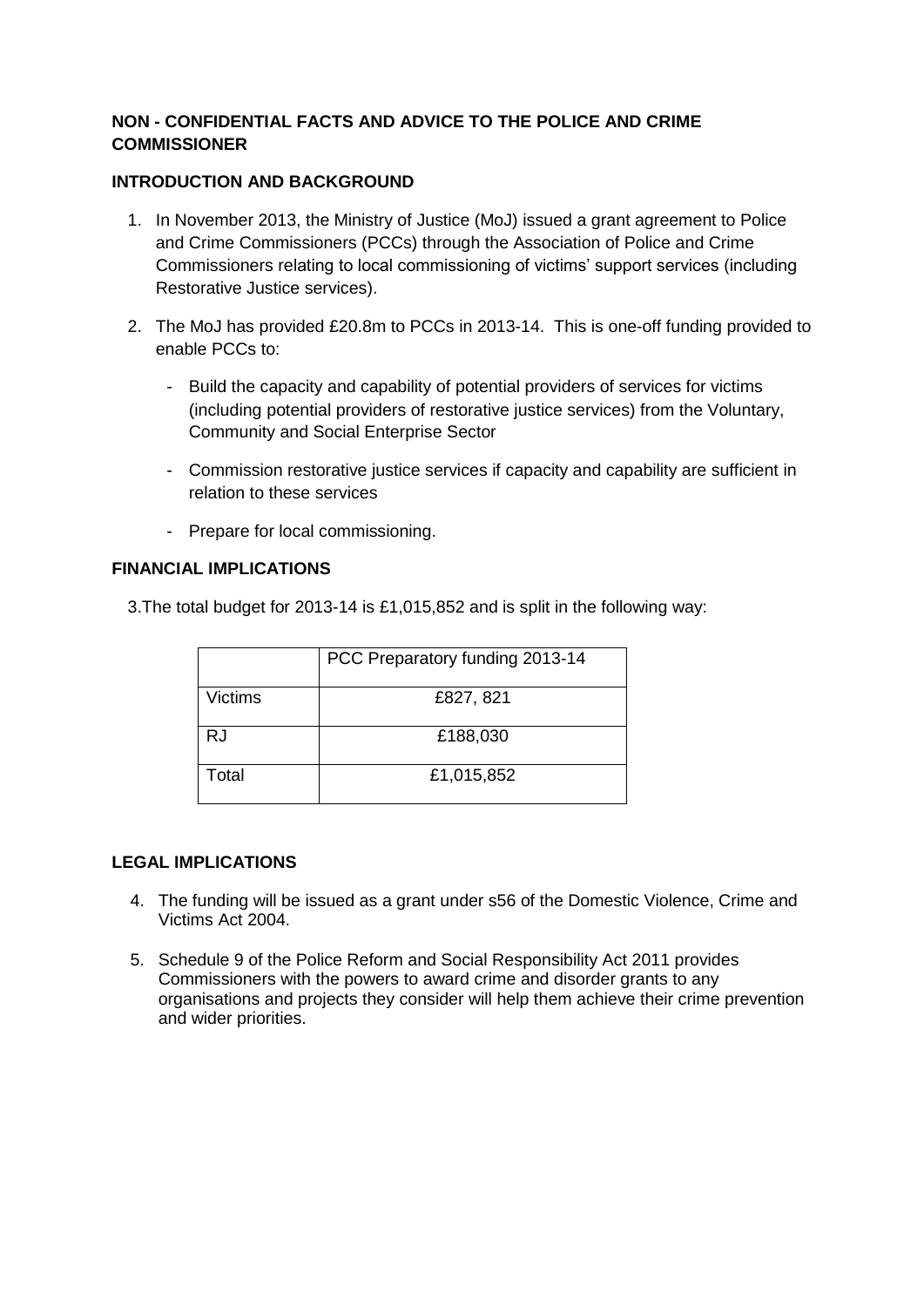## **Schedule of Background Papers**

1. None

### **Public Access to Information**

2. Information contained in this decision is subject to the Freedom of Information Act 2000 and other legislation. This decision will be made available on the Commissioner's website.